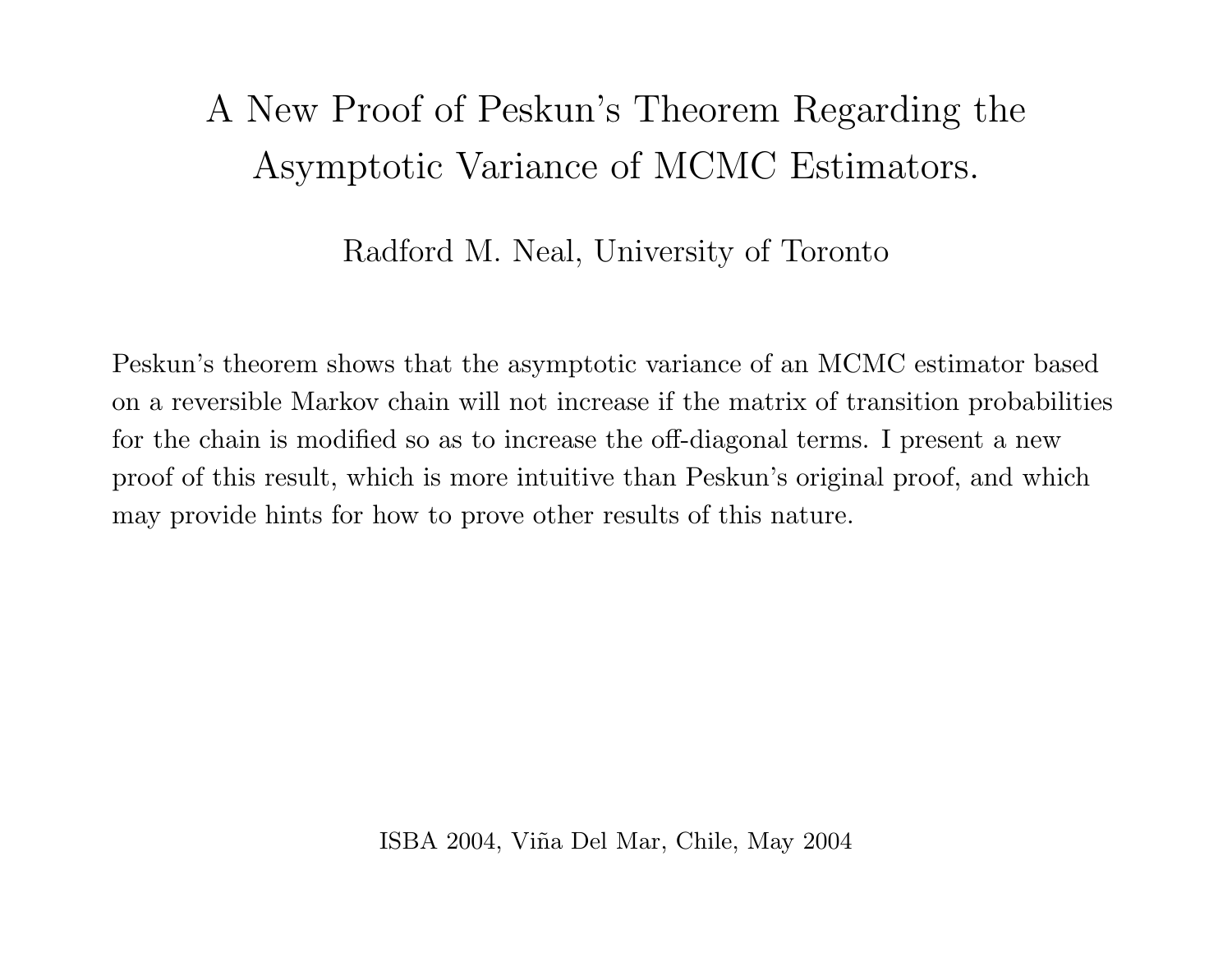#### Asymptotic Variance of an MCMC Estimator

Let  $X_1, X_2, \ldots$  be an irreducible, aperiodic Markov chain on a finite state space,  $\mathcal{X},$ having  $\pi(x)$  as its unique invariant distribution.

Let  $f(x)$  be some function of state, whose expectation with respect to  $\pi$  is  $\mu$ . The first *n* states from the Markov chain can be used to estimate  $\mu$ , as follows:

$$
\hat{\mu}_n = \frac{1}{n} \sum_{i=1}^n f(X_i)
$$

The asymptotic variance of  $\hat{\mu}$  is defined as follows:

$$
V_{\infty}(\hat{\mu}) = \lim_{n \to \infty} n \operatorname{Var}(\hat{\mu}_n)
$$

The asymptotic variance does not depend on the initial distribution for  $X_1$ . Also, the bias of the estimator will be of order  $1/n$ , regardless of initial distribution, so its asymptotic mean squared error will be equal to its asymptotic variance. We would like to find a Markov chain for which  $V_{\infty}$  is as small as possible.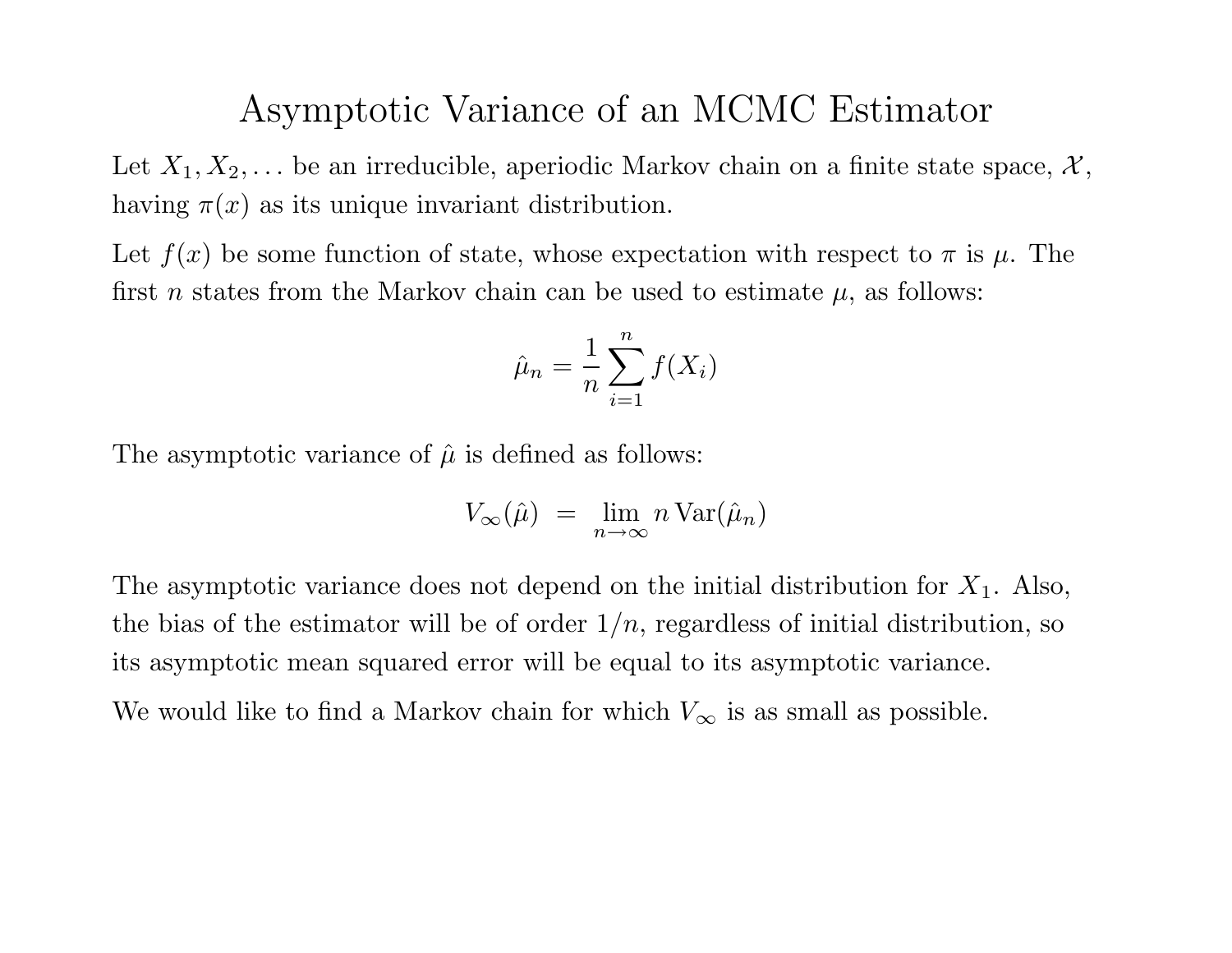#### Peskun's Theorem (1973)

Let  $X_1, X_2, \ldots$  and  $X'_1, X'_2, \ldots$  be two irreducible, aperiodic Markov chains on the finite state space  $\mathcal{X}$ , both with  $\pi(x)$  as their unique invariant distribution. Let the transition probabilities for these chains be

$$
T(i,j) = P(X_{t+1} = j | X_t = i), \quad T'(i,j) = P(X'_{t+1} = j | X'_t = i)
$$

Suppose these transition probabilities satisfy the following reversibility condition:

$$
\pi(i) T(i,j) = \pi(j) T(j,i), \text{ for all } i, j \in \mathcal{X}
$$

and similarly for  $T'$ .

Let  $f(x)$  be some function of state, whose expectation with respect to  $\pi$  is  $\mu$ . Consider the following two estimators for  $\mu$  based on these two chains:

$$
\hat{\mu}_n = \frac{1}{n} \sum_{i=1}^n f(X_i), \qquad \hat{\mu}'_n = \frac{1}{n} \sum_{i=1}^n f(X'_i)
$$

If  $T$  and  $T'$  satisfy the following condition,

$$
T'(i,j) \ge T(i,j), \quad \text{for all } i, j \in \mathcal{X} \text{ with } i \ne j
$$

then the asymptotic variance of  $\hat{\mu}'$  will be no greater than that of  $\hat{\mu}$ .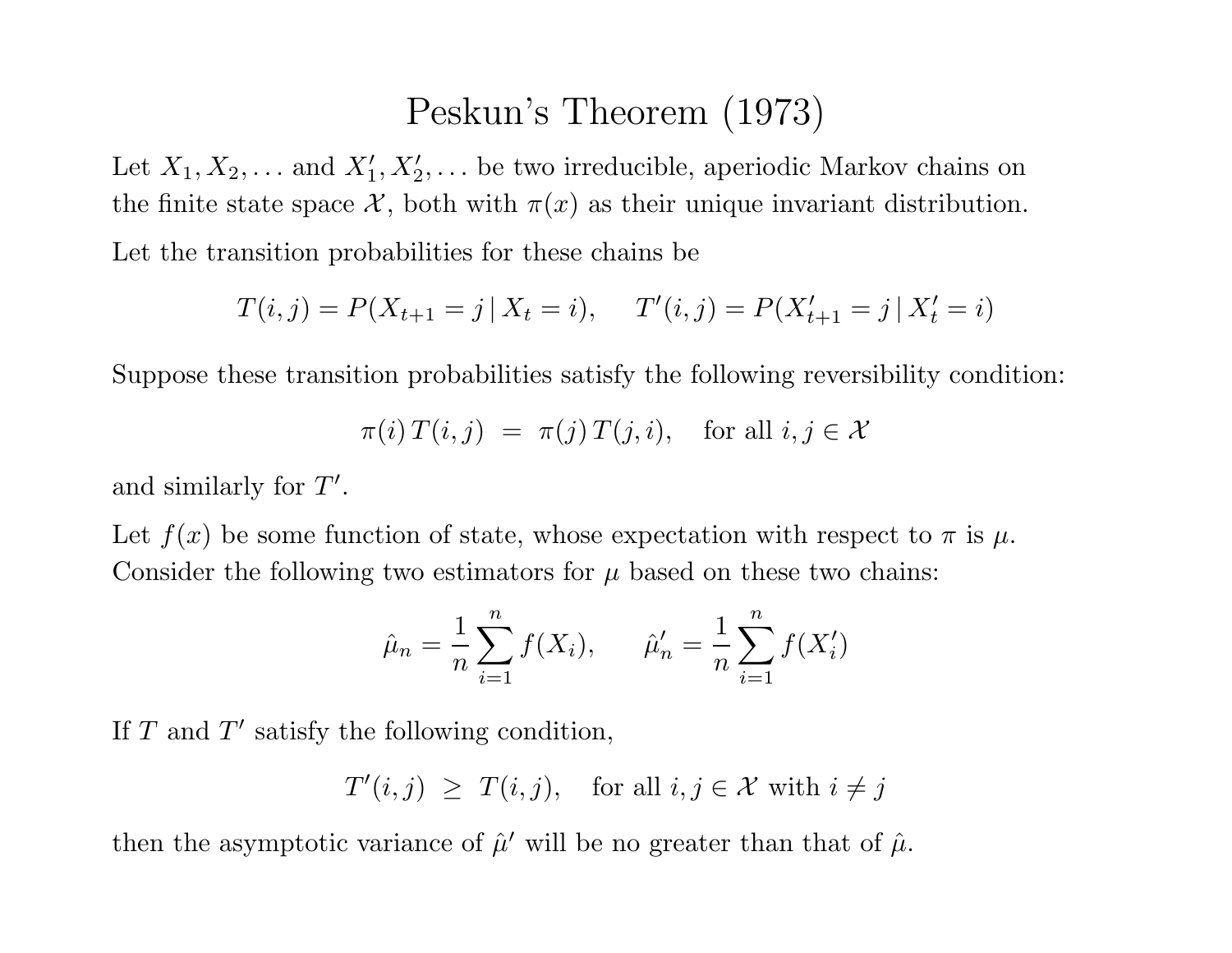# Why is Peskun's Theorem Interesting?

Peskun's Theorem tells us that changing <sup>a</sup> reversible Markov chain sampler to increase the probability of state changes can't be bad (asymptotically, at least). Indeed, we generally expect such <sup>a</sup> change to improve asymptotic variance.

If we can do this without increasing the computation time per transition, we'll have <sup>a</sup> better MCMC method. Conversely, going the other direction (increasing the probability of staying in the same state) can't help (asymptotically).

Some interesting consequences:

- The usual acceptance criterion for the Metropolis algorithm is optimal, since it maximizes the probability of acceptance within the class of valid criteria (Peskun, 1973; Tierney, 1998).
- Random scan Gibbs sampling can be improved by trying to avoid setting the component that is updated to the same value as it currently has (Liu, 1996).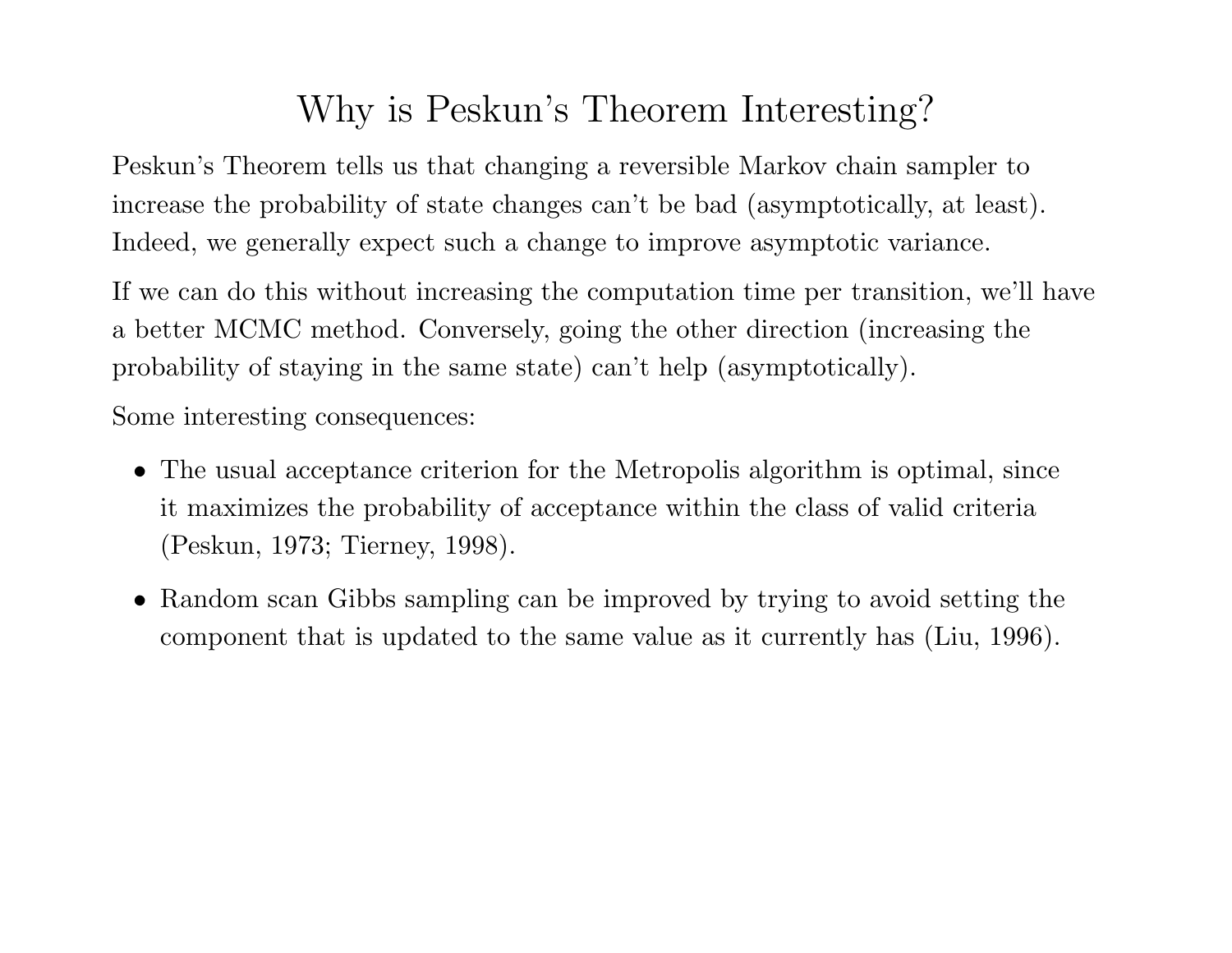### Is Peskun's Theorem Obvious?

Since it seems inefficient to stay in the same <sup>p</sup>lace, Peskun's theorem might seem obvious. Two facts show that things are more subtle than this.

First, only the *asymptotic* variance is guaranteed not to increase if off-diagonal entries in the transition matrix are increased. The variance of an estimator based on finite number of iterations, started from  $\pi$ , may increase (Tierney, 1998).

Second, Peskun's theorem does not hold if the condition that the chains be reversible is omitted. Here's <sup>a</sup> counterexample using <sup>a</sup> non-reversible chain with four states:



Values of  $f(x)$  are shown in the circles. Solid arrows show values of both  $T(i, j)$  and  $T'(i, j)$ ; dotted arrows are for  $T(i, j)$  only; dashed arrows are for  $T'(i, j)$  only. The asymptotic variance is zero when using  $T$ , but not when using  $T'$ .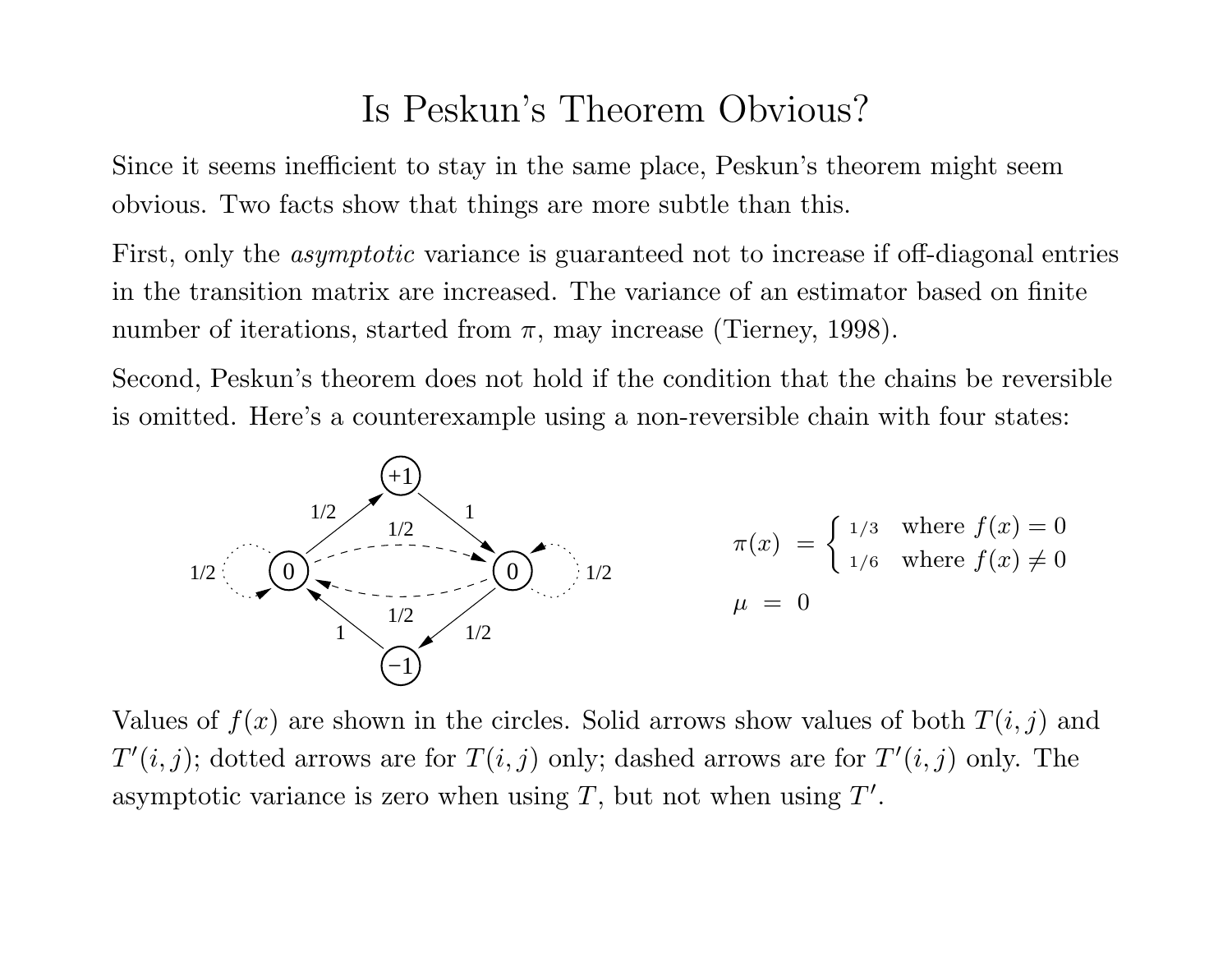# Outline of <sup>a</sup> New Proof

We can prove that the "new" chain based on  $T'$  has at least as small asymptotic variance as the "old" chain based on T as follows:

- 1. We reduce the problem to comparing asymptotic variances when  $T$  and  $T'$  differ only for transitions involving two states, A and B.
- 2. We see how simulations of the old and new chains differ only for certain "delta" transitions involving states A and B.
- 3. These delta transitions divide the Markov chain simulation into blocks of iterations, which start and end in either state  $A$  or state  $B$ . We can rewrite the old and new estimators,  $\hat{\mu}$  and  $\hat{\mu}'$ , as weighted averages of block averages.
- 4. The only difference between the old and new chains is that in the new chain the sampling for "homogeneous" blocks (starting and ending in the same state) is stratified — there are the same number of blocks starting and ending with  $A$  as blocks starting and ending with B, whereas the split between these types is random in the old chain.
- 5. Finally, we see that this stratification will lower (or at least not increase) the asymptotic variance.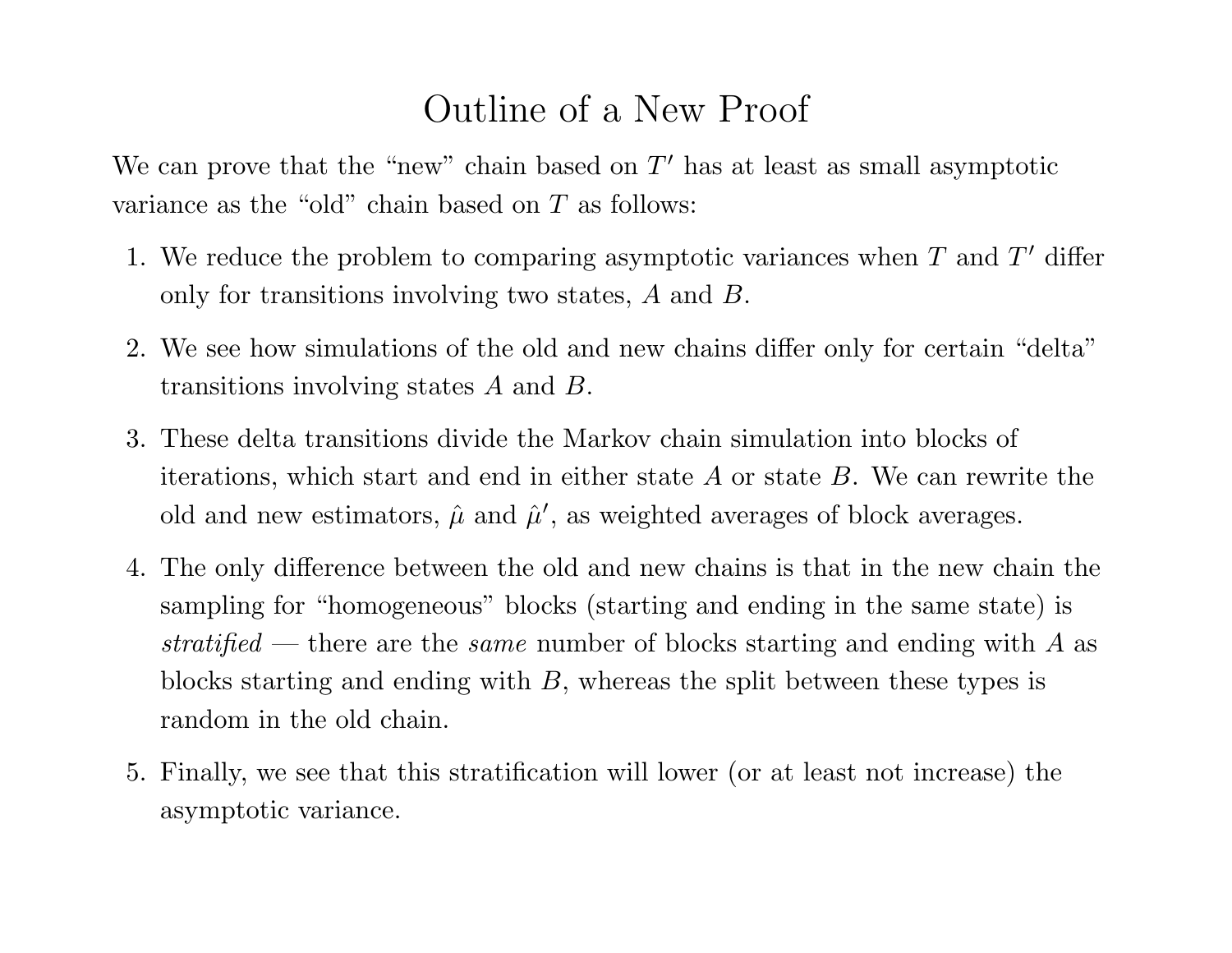#### Looking at One Pair of States is Enough

Whenever  $T'(i, j) \geq T(i, j)$  for all  $i \neq j$ , we can get to T' from T by a series of steps that each change transition probabilities for only <sup>a</sup> single pair of states.

For example:

$$
T = \begin{bmatrix} 0.4 & 0.4 & 0.2 \\ 0.4 & 0.4 & 0.2 \\ 0.4 & 0.4 & 0.2 \end{bmatrix} \Rightarrow \begin{bmatrix} 0.3 & 0.5 & 0.2 \\ 0.5 & 0.3 & 0.2 \\ 0.4 & 0.4 & 0.2 \end{bmatrix} \Rightarrow \begin{bmatrix} 0.3 & 0.5 & 0.2 \\ 0.5 & 0.2 & 0.3 \\ 0.4 & 0.6 & 0.0 \end{bmatrix} = T'
$$

So it's enough to prove Peskun's Theorem when  $T$  and  $T'$  differ for only two states, say A and B. The "old" transition probabilities,  $T$ , and "new" transition probabilities,  $T'$ , are related as follows:

$$
T'(i,j) = T(i,j), \text{ when } i \notin \{A, B\} \text{ or } j \notin \{A, B\}
$$

$$
T'(A, A) = T(A, A) - \delta_A, \quad T'(A, B) = T(A, B) + \delta_A
$$

$$
T'(B, A) = T(B, A) + \delta_B, \quad T'(B, B) = T(B, B) - \delta_B
$$

where  $\delta_A$  and  $\delta_B$  are positive.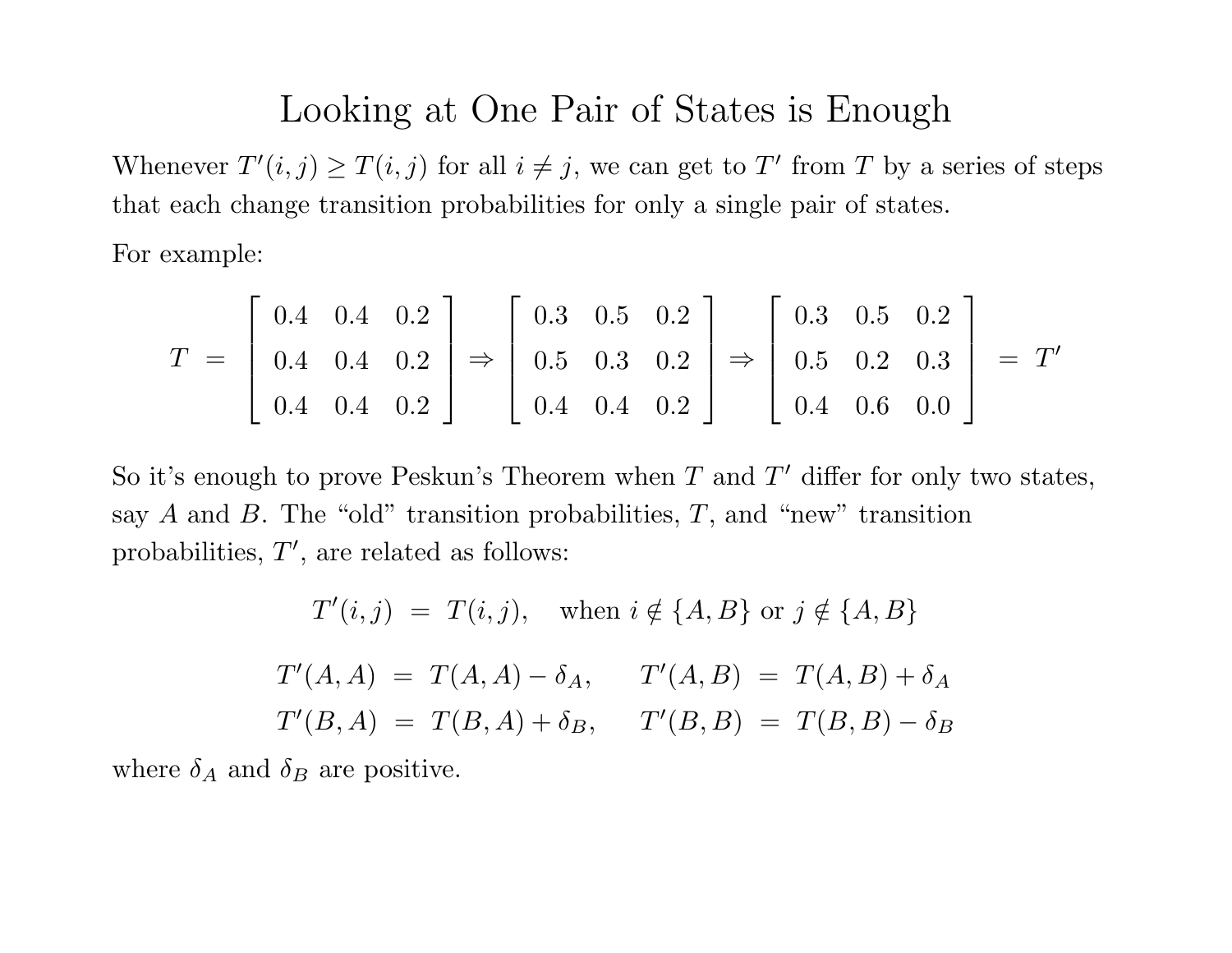### Marking "Delta" Transitions

Transitions T and T' differ only if the current state is A or B, and then only with respect to how a probability mass of  $\delta_A$  or  $\delta_B$  is assigned to new states A or B. We can mark such "delta" transitions while simulating the Markov chain.

For each state, *i*, partition the interval [0, 1) into intervals  $[\ell(i, j), h(i, j)]$  such that  $h(i, j) - \ell(i, j) = T(i, j)$ , and  $\ell(A, A) = \ell(B, B) = 0$ . We can use these intervals to simulate the old transitions  $T$  and the new transitions  $T'$  as follows:

#### Old transitions:

#### New transitions:

| $U \sim$ Uniform $(0,1)$                                  | $U \sim$ Uniform $(0, 1)$                                 |
|-----------------------------------------------------------|-----------------------------------------------------------|
| if $X_t = A$ and $U < \delta_A$ then                      | if $X_t = A$ and $U < \delta_A$ then                      |
| $X_{t+1} = A$ , mark this transition                      | $X_{t+1} = B$ , mark this transition                      |
| else if $X_t = B$ and $U < \delta_B$ then                 | else if $X_t = B$ and $U < \delta_B$ then                 |
| $X_{t+1} = B$ , mark this transition                      | $X_{t+1} = A$ , mark this transition                      |
| else                                                      | else                                                      |
| $X_{t+1} = j$ such that $U \in [\ell(X_t, j), h(X_t, j))$ | $X_{t+1} = j$ such that $U \in [\ell(X_t, j), h(X_t, j))$ |

Clearly,  $T$  and  $T'$  differ only for the "delta" transitions marked above.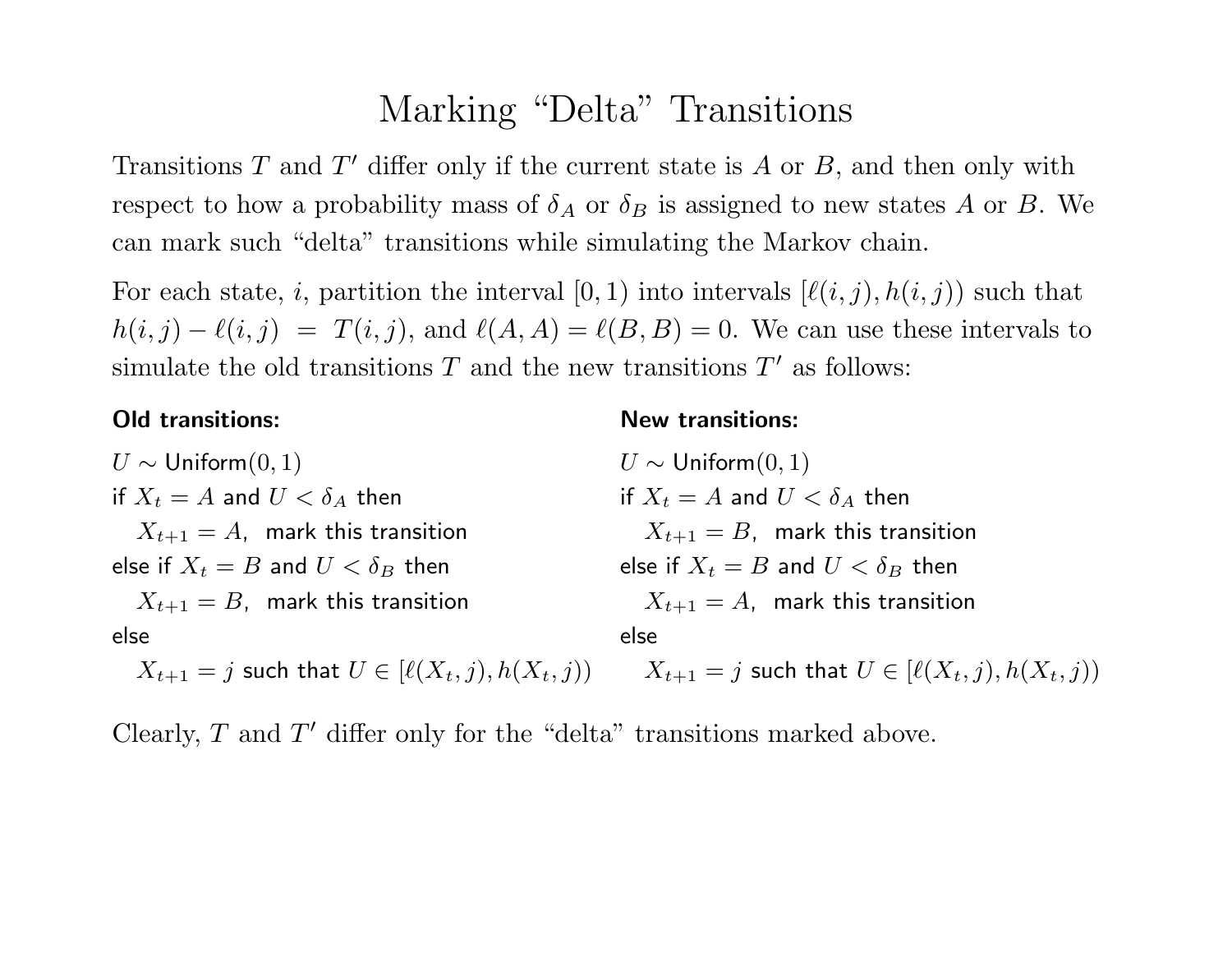## How Delta Transitions Define Blocks

We can use the markings of delta transitions to divide <sup>a</sup> simulation of one of these Markov chains into "blocks" of consecutive states, that both start and end with either state A or state B.

Since asymptotic variance doesn't depend on the initial state distribution, let's say  $P(X_1 = A) = P(X_1 = B) = 1/2$ , so that the chains will begin at the start of a block. For the old chain, with transitions  $T$ , we might see blocks like this:

|  |  |  |  |  |  |  |  | $ A \tB B \tB B B B \tB B \tA A A A A A B B A A$ |  |  |  |  |  |  | A <sub>1</sub> |  |
|--|--|--|--|--|--|--|--|--------------------------------------------------|--|--|--|--|--|--|----------------|--|
|--|--|--|--|--|--|--|--|--------------------------------------------------|--|--|--|--|--|--|----------------|--|

For the new chain, with transitions  $T'$ , the blocks might look like this:

The difference is that in the old chain, the state stays the same when crossing <sup>a</sup> block boundary, whereas for the new chain, it changes from A to B or from B to A.

Notes: States A and B may also occur at places other than the start and end of a block. Blocks of length of one are possible, consisting of an A or B that both starts and ends the block.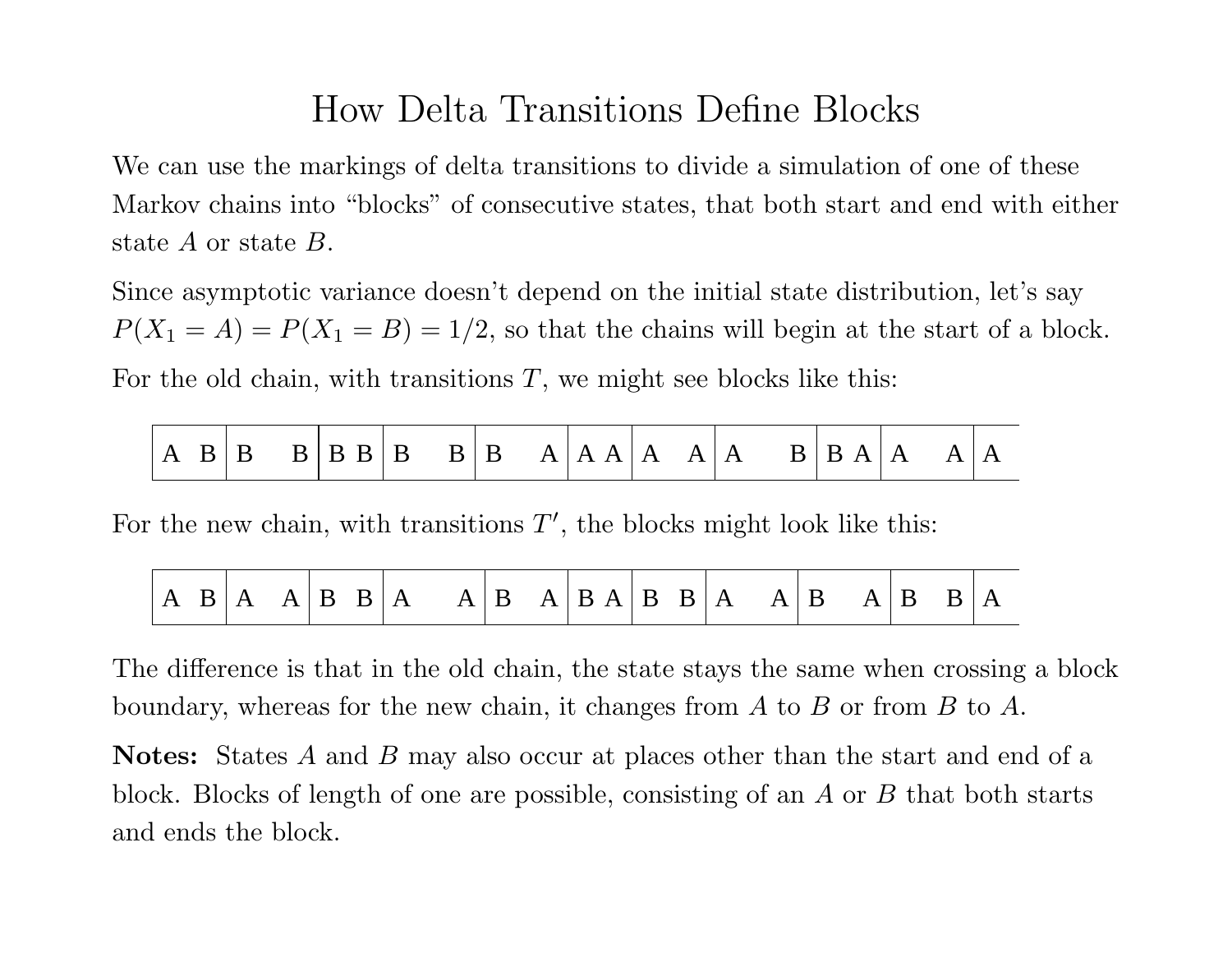#### Probabilities of the Four Types of Blocks

Blocks come in four types —  $AA$ ,  $BB$ ,  $AB$ ,  $BA$  — based on start and end states. We show here that for both old and new chains, the probabilities of these types satisfy

 $P(AA) = P(BB)$  and  $P(AB) = P(BA)$ 

**Proof:** Since the new chain is reversible,  $\pi(A) T'(A, B) = \pi(B) T'(B, A)$ . By rewriting  $T'$ , we get

$$
\pi(A) (T(A, B) + \delta_A) = \pi(B) (T(B, A) + \delta_B)
$$

The old chain is also reversible, with  $\pi(A) T(A, B) = \pi(B) T(B, A)$ , so we can conclude that

$$
\pi(A)\,\delta_A\ =\ \pi(B)\,\delta_B
$$

This lets us show that for a state,  $X_t$ , from the old chain (with t being large),

 $P(X_t$  starts block with A) =  $P(X_{t-1} = A) P$ (delta transition at  $t-1$ ) =  $\pi(A) \delta_A$  $P(X_t \text{ starts block with } B) = P(X_{t-1} = B) P(\text{delta transition at } t-1) = \pi(B) \delta_B$ and hence  $P(X_t \text{ starts block with } A) = P(X_t \text{ starts block with } B)$ . In the same way, we see that  $P(X_t \text{ ends block with } A) = P(X_t \text{ ends block with } B)$ . It follows that  $P(AA) + P(AB) = P(BB) + P(BA)$  and  $P(AA) + P(BA) = P(BB) + P(AB)$ so  $P(AA) = P(BB)$  and  $P(AB) = P(BA)$ . We see this for the new chain similarly.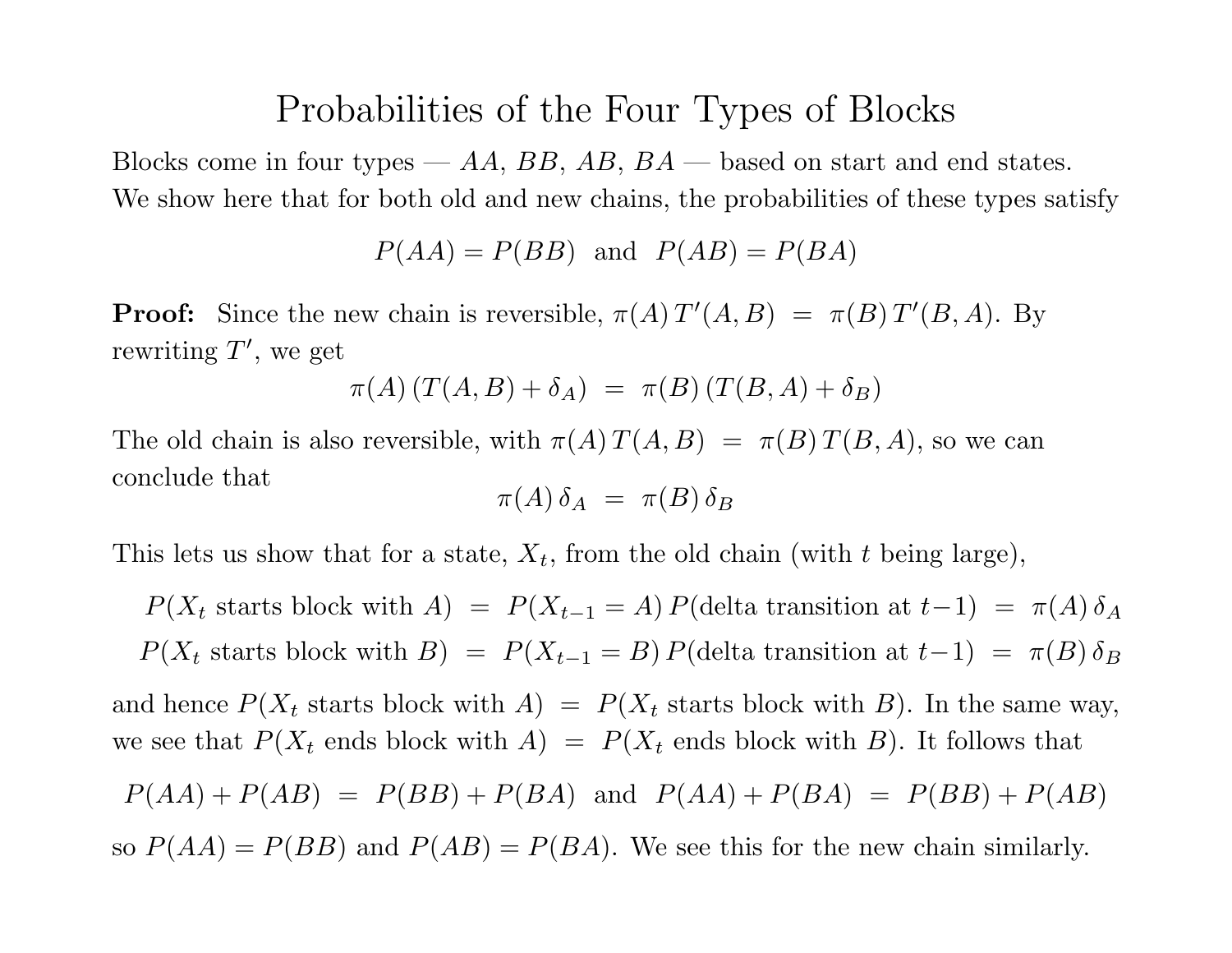## Contents of Blocks of Different Types

Although blocks of type AA and blocks of type BB are equally common, the distributions for their contents — and hence for their length and for the average value of  $f(x)$  over states in the block — will generally be different.

In contrast, blocks of type AB and blocks of type BA have the *same* distribution of content — except that the BA blocks are the reversals of the AB blocks. This is <sup>a</sup> consequence of the chains being reversible.

For example: The probability of block  $AQB$  occurring at time t (with t large) is

$$
P(X_t = A \& \text{block starts}) P(X_{t+1} = Q | X_t = A) P(X_{t+2} = B \& \text{block ends} | X_{t+1} = Q)
$$
  
=  $\pi(A) \delta_A T(A, Q) T(Q, B) \delta_B = \delta_A \delta_B \pi(A) T(A, Q) T(Q, B)$   
=  $\delta_A \delta_B T(Q, A) \pi(Q) T(Q, B) = \delta_A \delta_B T(Q, A) T(B, Q) \pi(B)$   
=  $\pi(B) \delta_B T(B, Q) T(Q, A) \delta_A$ 

which is also the probability of block  $BQA$  occurring at time t.

This result is true for both the old chain (using  $T$ ) and the new chain (using  $T'$ ).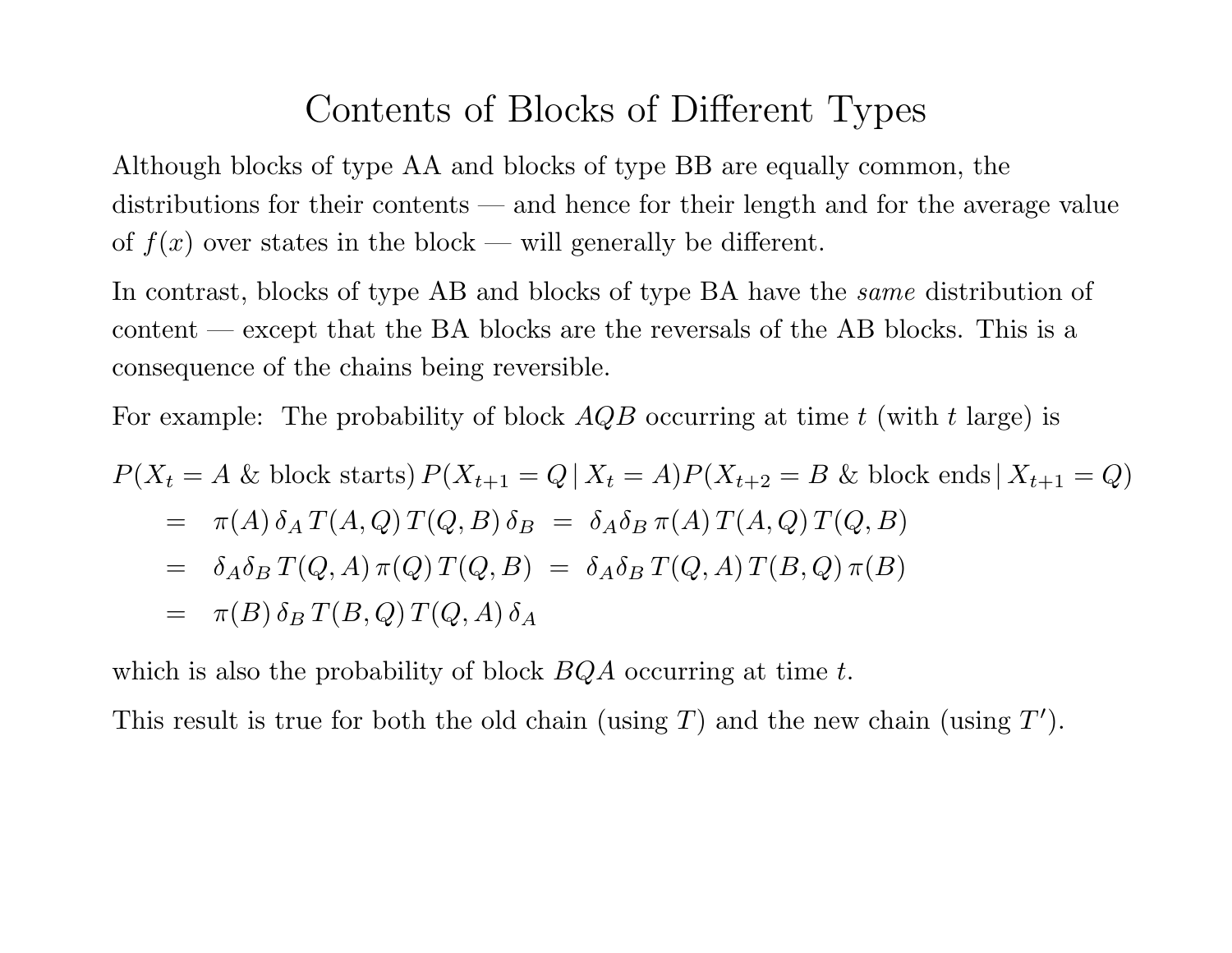## Simulation Using Blocks

Rather than simulate the chains one state at <sup>a</sup> time, let's imagine simulating block by block. We'll need the probability that <sup>a</sup> block is "homogeneous" — ends with the same state it begins with — which is

$$
P(\text{ends with } A \mid \text{starts with } A) = \frac{P(AA)}{P(AA) + P(AB)} = \frac{P(BB)}{P(BB) + P(BA)}
$$

$$
= P(\text{ends with } B \mid \text{starts with } B) = h
$$

New transitions:

We can simulate block transitions for the "old" and "new" chains as follows. We'll assume H is sampled the same for both chains, but block simulation is not coupled.

#### Old transitions:

```
H \sim Bernoulli(h)if H = 1 then
  if previous block ended with Asimulate an AA block
  else
     simulate a BB block
else
  if previous block ended with Asimulate an AB block
  else
     simulate an AB block, then reverse it
                                                H \sim Bernoulli(h)if H = 1 then
                                                   if previous block ended with Asimulate a BB block
                                                   else
                                                     simulate an AA block
                                                else
                                                   if previous block ended with Asimulated an AB block, then reverse it
                                                  else
                                                     simulate an AB block
```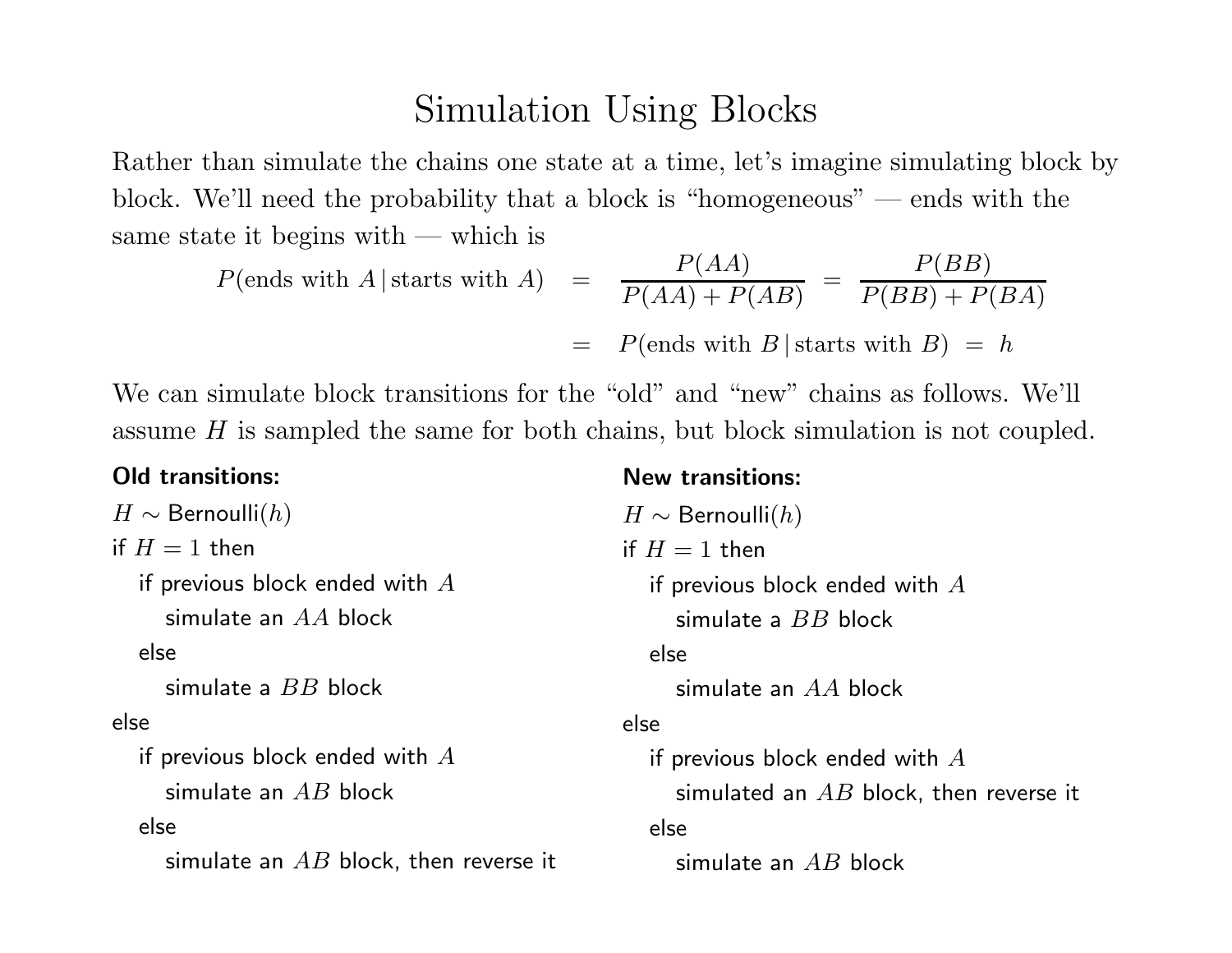# The Key Fact: In the New Chain Using  $T'$ , Sampling for Homogeneous Blocks is Stratified

Comparing the simulations for the old and new chains, we see that they produce the same sequence of homogeneous/non-homogeneous blocks. However, for the new chain, the homogeneous blocks alternate between AA blocks and BB blocks.

This is true both when one homogeneous block follows another, and when any number of non-homogeneous blocks intervene. In the old chain, the type of homogeneous block changes only when an odd number of non-homogeneous blocks intervene.

This can be seen by example:

| Old: |  |  |  |  |  |  |  |  |
|------|--|--|--|--|--|--|--|--|
|      |  |  |  |  |  |  |  |  |

Because AA blocks alternate with BB blocks in the new chain, the number of AA blocks will be equa<sup>l</sup> to the number of BB blocks (plus or minus one). So sampling with the new chain is *stratified* in this respect. Furthermore, this is the *only* difference between the old and new chains. Intuitively, stratification should not increase asymptotic variance. We can show this formally using the following two lemmas.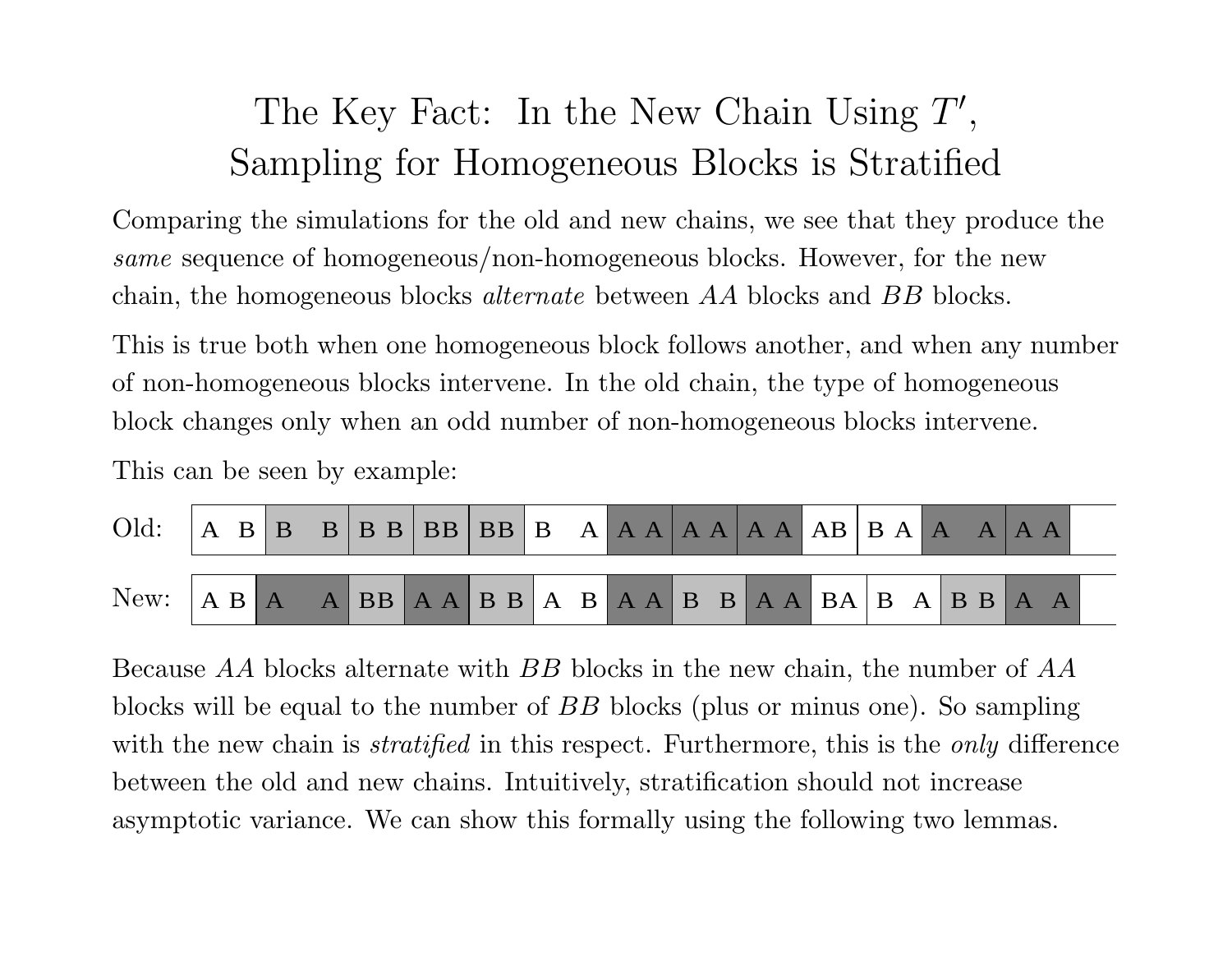# Lemma 1: Asymptotic Variance for Block-by-Block Simulation is the Same as for State-by-State Simulation

First, we need <sup>a</sup> lemma showing that simulating <sup>a</sup> given number of blocks produces the same asymptotic variance as simulating <sup>a</sup> given number of transitions.

**Lemma 1:** Let  $X_1, X_2, \ldots$  be an irreducible, aperiodic Markov chain on a finite state space  $\mathcal{X}$ , with invariant distribution  $\pi(x)$ . Let S be some non-empty subset of  $\mathcal{X}$ , and let  $f(x)$  be some function of state, whose expectation w.r.t.  $\pi$  is  $\mu$ . Define

$$
N(k) = \min \left\{ n : \sum_{i=1}^{n} I_{\mathcal{S}}(X_i) = k \right\}
$$

Consider the following two families of estimators:

$$
\hat{\mu}_n = \frac{1}{n} \sum_{i=1}^n f(X_i), \qquad \tilde{\mu}_k = \frac{1}{N(k)} \sum_{i=1}^{N(k)} f(X_i)
$$

The asymptotic variances of these estimators are the same:

$$
\lim_{n \to \infty} n \operatorname{Var}(\hat{\mu}_n) = \lim_{n \to \infty} n \operatorname{Var}(\tilde{\mu}_{\lceil n\pi(\mathcal{S}) \rceil})
$$

Note that asymptotically the expected value of  $N(\lceil n\pi(\mathcal{S})\rceil)$  is n, so the right side above is <sup>a</sup> sensible asymptotic variance.

To apply this lemma to our problem, we can extend the state space so that it encodes whether we are at the end of a block, and then let  $S$  be the set of end-block states.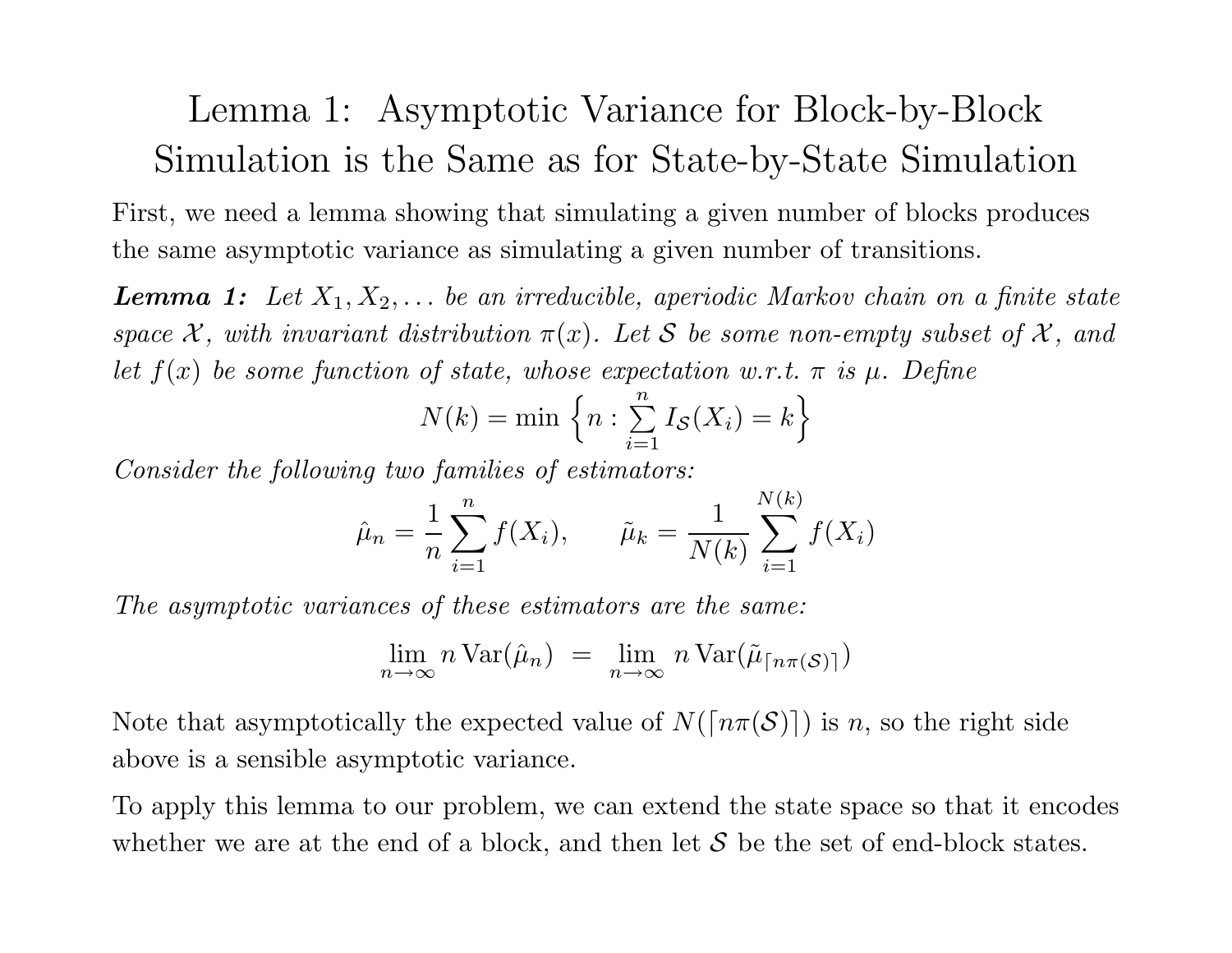#### Proof of Lemma 1

We will see that as *n* increases,  $n\text{Var}(\hat{\mu}_n)$  and  $n\text{Var}(\tilde{\mu}_{\lfloor n\pi(S)\rfloor})$  both approach  $(n + n^{1/2+\epsilon})\text{Var}(\hat{\mu}_{n+n^{1/2+\epsilon}})$ , where  $\epsilon$  is a positive constant to be set below.

Without loss of generality, suppose  $\mu = 0$ .



First, we note that  $(n + n^{1/2+\epsilon}) \hat{\mu}_{n+n^{1/2+\epsilon}} = n\hat{\mu}_n + n^{1/2+\epsilon}Z$ , where Z is the average of  $f(X_i)$  for i from  $n+1$  to  $n+n^{1/2+\epsilon}$ . Dividing by  $\sqrt{n+n^{1/2+\epsilon}}$ , we get

$$
\sqrt{n+n^{1/2+\epsilon}}\,\hat{\mu}_{n+n^{1/2+\epsilon}} = \sqrt{n/(n+n^{1/2+\epsilon})}\Big[\sqrt{n}\hat{\mu}_n + n^{\epsilon}Z\Big]
$$

As *n* increases, the first factor on the right will go to one. By the CLT for Markov chains, |Z| will be less than  $(n^{1/2+\epsilon})^{-1/2+\epsilon} = n^{-1/4+\epsilon^2}$  with probability approaching one exponentially fast, so if  $\epsilon$  is in  $(0, (\sqrt{2}-1)/2)$ , the term  $n^{\epsilon}Z$  will go to zero. It follows that  $n\text{Var}(\hat{\mu}_{n+n^{1/2+\epsilon}})$  will approach  $n\text{Var}(\hat{\mu}_n)$ . (Since  $f(x)$  is bounded, an exponentially small probability of a large value for  $|Z|$  cannot affect this limit.)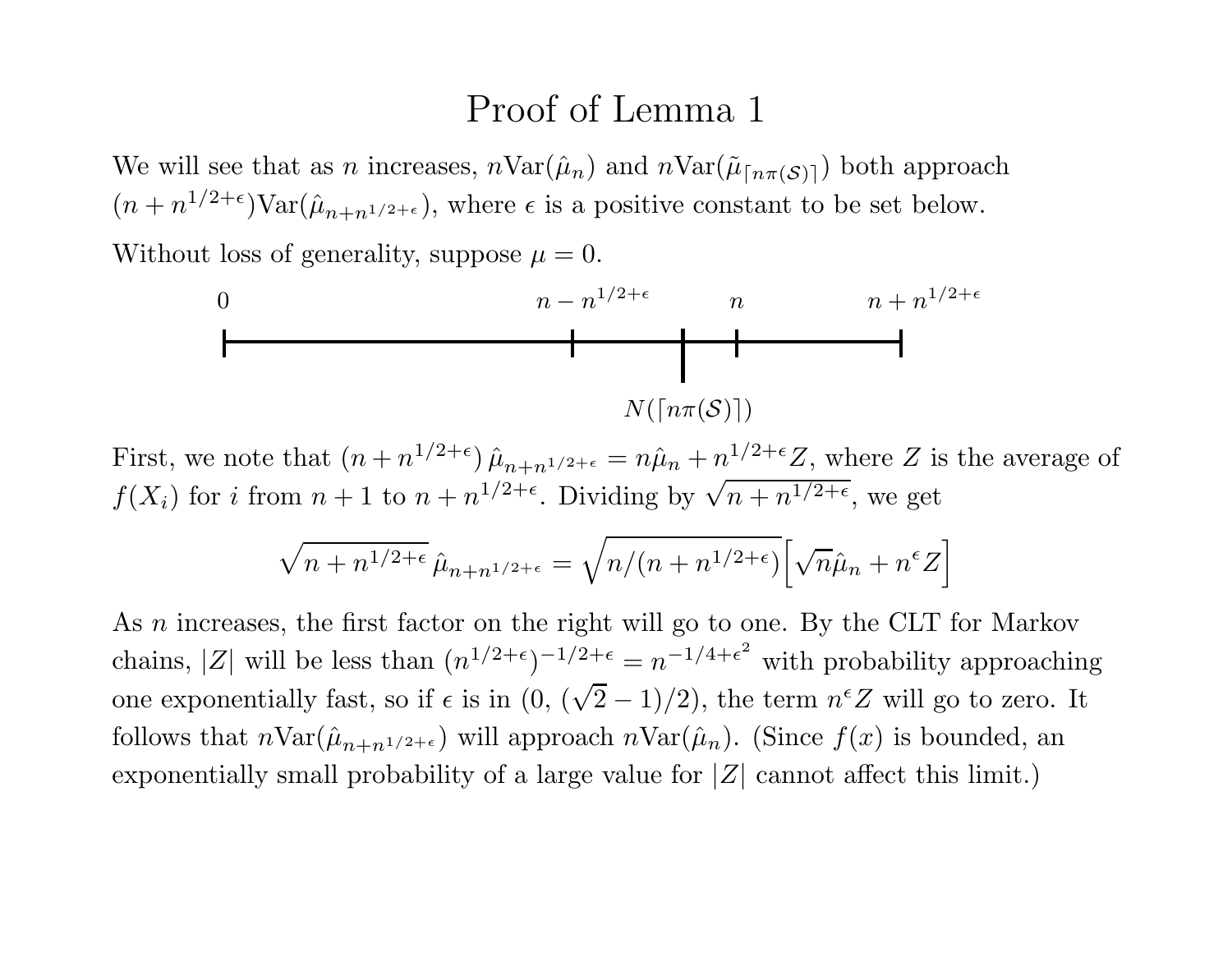#### Proof of Lemma <sup>1</sup> (Continued)

The CLT also tells us that  $N(\lceil n\pi(\mathcal{S})\rceil)$  will be in the interval  $(n-n^{1/2+\epsilon}, n+n^{1/2+\epsilon})$ with probability approaching one exponentially fast. If so, we can write

$$
(n+n^{1/2+\epsilon})\hat{\mu}_{n+n^{1/2+\epsilon}} = N(\lceil n\pi(\mathcal{S})\rceil)\tilde{\mu}_{\lceil n\pi(\mathcal{S})\rceil} + (n+n^{1/2+\epsilon}-N(\lceil n\pi(\mathcal{S})\rceil))Y
$$

where Y is the average of  $f(X_i)$  for i from  $N(\lceil n\pi(\mathcal{S})\rceil) + 1$  to  $n + n^{1/2+\epsilon}$ . Dividing by  $\sqrt{n+n^{1/2+\epsilon}}$ , we get

$$
\sqrt{n+n^{1/2+\epsilon}}\,\hat{\mu}_{n+n^{1/2+\epsilon}} = \frac{N(\lceil n\pi(\mathcal{S})\rceil)}{n\sqrt{1+n^{-1/2+\epsilon}}}\Big[\sqrt{n}\tilde{\mu}_{\lceil n\pi(\mathcal{S})\rceil} + (\sqrt{n}/N(\lceil n\pi(\mathcal{S})\rceil))\,KY\Big]
$$

where  $K = n+n^{1/2+\epsilon}-N(\lceil n\pi(\mathcal{S})\rceil)$  will be in  $(0, 2n^{1/2+\epsilon})$  if  $N(\lceil n\pi(\mathcal{S})\rceil)$  is in  $(n-n^{1/2+\epsilon}, n+n^{1/2+\epsilon})$ . By the CLT for Markov chains, |KY| will be less than  $(2n^{1/2+\epsilon})^{1/2+\epsilon} = 2^{1/2+\epsilon}n^{1/4+\epsilon+\epsilon^2}$  with probability approaching one exponentially fast. Since  $N(\lceil n\pi(\mathcal{S})\rceil)$  will approach n, we can see that  $(n + n^{1/2+\epsilon})\text{Var}(\hat{\mu}_{n+n^{1/2+\epsilon}})$  will approach  $n\text{Var}(\tilde{\mu}_{\lceil n\pi(S)\rceil}).$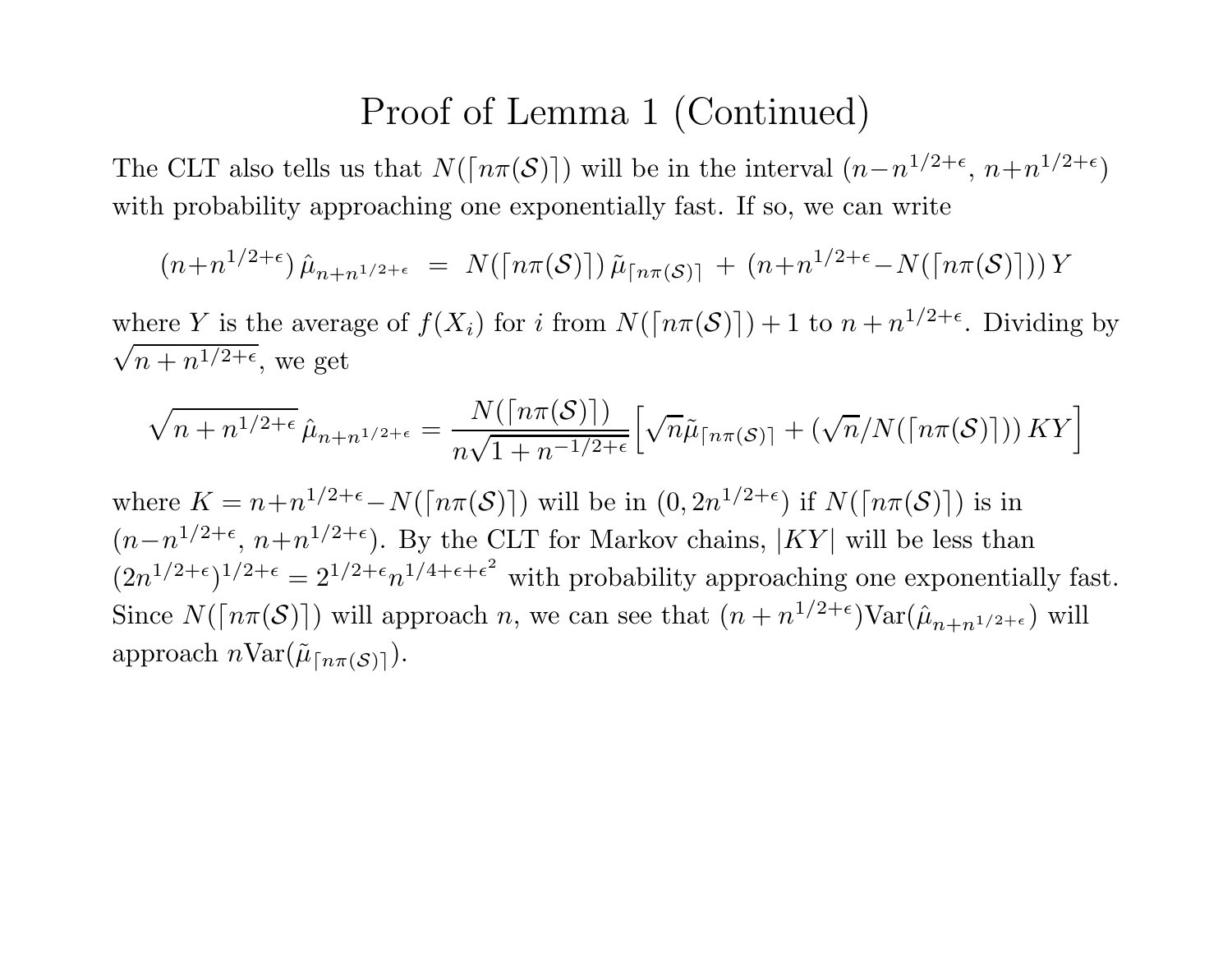# Lemma 2: Partially Stratifying <sup>a</sup> Ratio Estimator Does Not Increase Asymptotic Variance

Second, we need <sup>a</sup> lemma showing that stratifying the number of AA and BB blocks won't increase the asymptotic variance.

**Lemma 2:** Let  $Z_1, Z_2, \ldots$  be an irreducible, aperiodic Markov chain with state space  ${0, 1, 2}$ , whose invariant distribution,  $\rho$ , satisfies  $\rho(0) = \rho(1)$ . Let  $Q_m$  for  $m = 0, 1, 2$ be distributions for pairs  $(H, L) \in \mathbb{R} \times \mathbb{R}^+$  having finite second moments. Conditional on  $Z_1, Z_2, \ldots$ , let  $(H_i, L_i)$  be drawn independently from  $Q_{Z_i}$ . Define

$$
Z'_{i} = \begin{cases} Z_{i} & \text{if } Z_{i} = 2 \\ Z_{k} + \sum_{j=1}^{i-1} I_{\{0,1\}}(Z_{j}) \pmod{2} & \text{if } Z_{i} \neq 2 \end{cases}
$$

where  $k = \min\{i : Z_i \neq 2\}$ . Conditional on  $Z_1, Z_2, \ldots$ , let  $(H'_i, L'_i)$  be drawn independently from  $Q_{Z_i'}$ . Define two families of estimators as follows:

$$
R_n = \sum_{i=1}^n H_i / \sum_{i=1}^n L_i, \qquad R'_n = \sum_{i=1}^n H'_i / \sum_{i=1}^n L'_i
$$

Then the asymptotic variance of  $R'$  is no greater than that of R. In other words,

$$
\lim_{n \to \infty} n \text{Var}(R'_n) \leq \lim_{n \to \infty} n \text{Var}(R_n)
$$

To apply this lemma to our problem, we let  $Q_0$ ,  $Q_1$ , and  $Q_2$  be the distributions of block lengths and sums of  $f(X_i)$  for blocks of types  $AA$ ,  $BB$ , and  $AB/BA$ .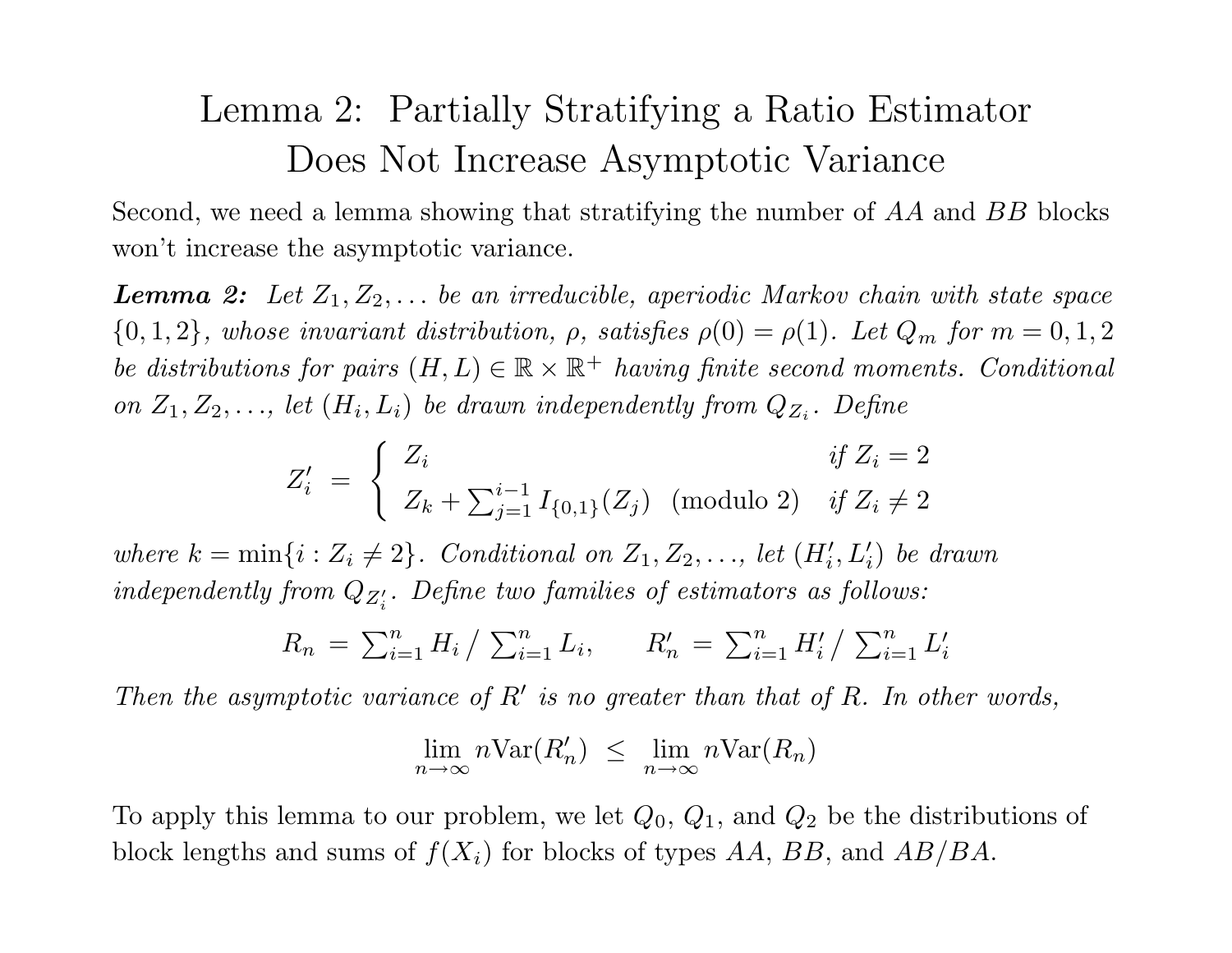#### Proof of Lemma 2

Let  $N_{n,m} = \sum_{i=1}^n I_{\{m\}}(Z_i)$  and  $N'_{n,m} = \sum_{i=1}^n I_{\{m\}}(Z'_i)$ . Note that  $E(N_{n,m}) = E(N'_{n,m})$ and  $|N'_{n,1}-N'_{n,0}| \leq 1$ , so the numbers of pairs from  $Q_0$  and  $Q_1$  are stratified in  $R'_n$ . We can write

$$
Var(R_n) = Var(E(R_n|N_n)) + E(Var(R_n|N_n))
$$

and similarly for  $R_n'$ .

Conditional on  $N_n$ , can write

$$
\sum_{i=1}^{n} H_i = S_0 + S_1 + S_2, \quad \sum_{i=1}^{n} L_i = T_0 + T_1 + T_2
$$

where  $S_m$  and  $T_m$  are sums of  $N_{n,m}$  values of  $H_i$  and  $L_i$  for which  $Z_i = m$ . By the CLT, the distributions of the pairs  $(S_m, T_m)$  will be asymptotically normal, with means, variances, and covariances that are linear functions of the  $N_{n,m}$  values. The pair of sums,  $(\sum H_i, \sum L_i)$ , will therefore also be asymptotically normal, with mean, variances, and covariance that are linear functions of the  $N_{n,m}$ . We can also rewrite  $\sum H'_i$  and  $\sum L'_i$  in terms of  $S'_0, S'_1, S'_2$  and  $T'_0, T'_1, T'_2$ , and proceed analogously.

The delta rule can be applied to show that if  $(X, Y)$  is asymptotically normal with mean  $(\mu_x, \mu_y)$ , variances  $\sigma_x^2$  and  $\sigma_y^2$ , and covariance  $\gamma_{xy}$ , then  $X/Y$  is asymptotically normal with mean  $\mu_* = \mu_x/\mu_y$  and variance  $(1/\mu_y^2)[\sigma_x^2 + \sigma_y^2 \mu_*^2 - 2\gamma_{xy}\mu_*].$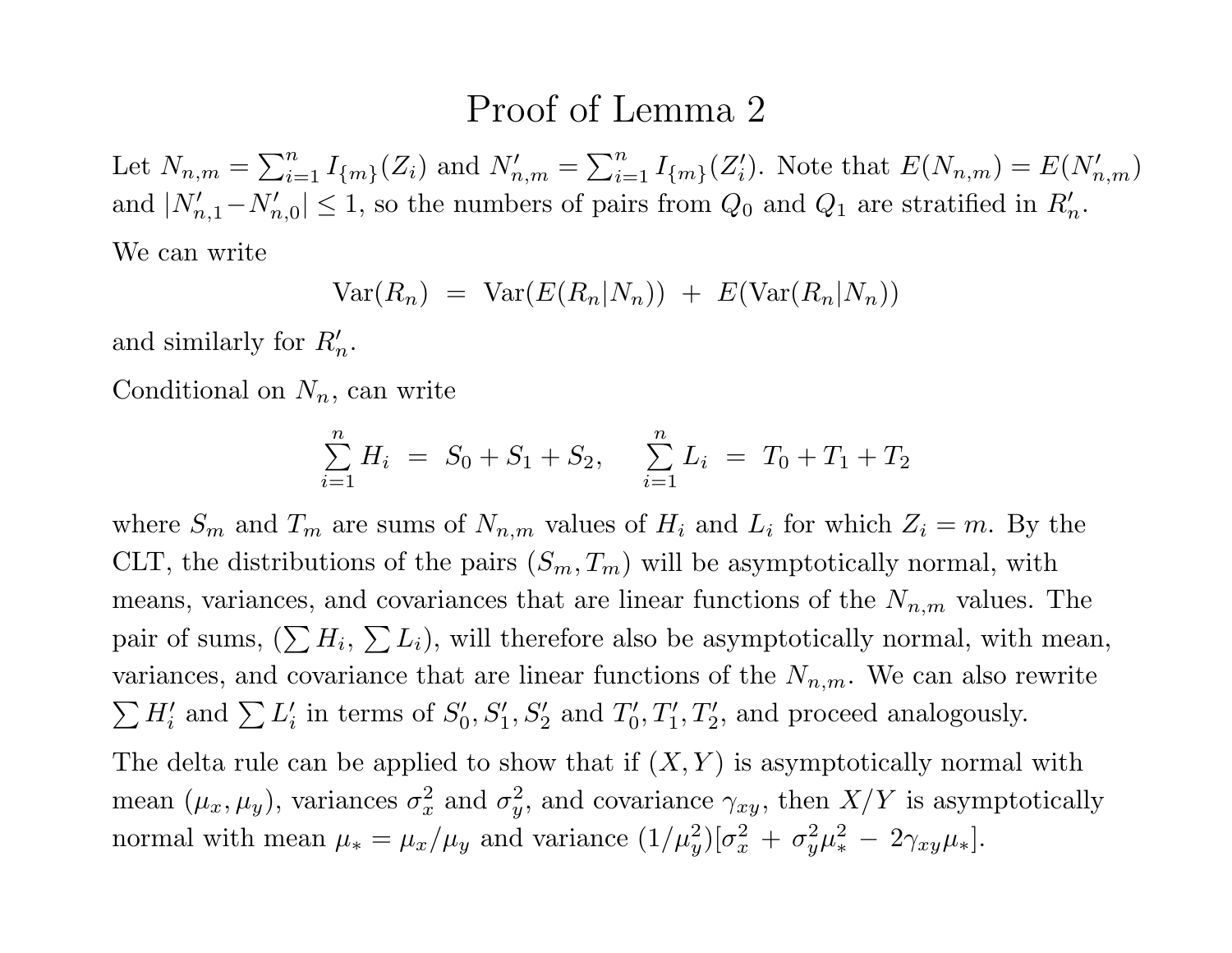#### Proof of Lemma <sup>2</sup> (Continued)

We can now see that asymptotically  $\text{Var}(R_n|N_n)$  and  $\text{Var}(R_n|N_n')$  are the same linear functions of  $N_n$  and  $N'_n$ . It follows that  $E(\text{Var}(R_n|N_n)) = E(\text{Var}(R'_n|N_n)).$ 

We can write  $Var(E(R_n|N_n))$ , and similarly  $Var(E(R'_n|N'_n))$ , as

$$
Var(E(R_n|N_n)) = Var(E(E(R_n|N_n)|N_{n,2})) + E(Var(E(R_n|N_n)|N_{n,2}))
$$

We see that  $E(\text{Var}(E(R_n|N_n)|N_{n,2})) \geq E(\text{Var}(E(R'_n|N'_n)|N'_{n,2})) = 0$ , since due to stratification,  $N'_{n,0}$  and  $N'_{n,1}$  are fixed given  $N'_{n,2}$  and n, so  $Var(E(R'_n|N'_n)|N'_{n,2}) = 0$ . Let  $(\mu_{H,m}, \mu_{L,m})$  be the mean of the distribution  $Q_m$ . Asymptotically, we can write

$$
E(R_n|N_n) = \frac{\mu_{H,0}N_{n,0} + \mu_{H,1}N_{n,1} + \mu_{H,2}N_{n,2}}{\mu_{L,0}N_{n,0} + \mu_{L,1}N_{n,1} + \mu_{L,2}N_{n,2}}
$$

and similarly for  $E(R_n'|N_n')$ . By the CLT for Markov chains,  $(N_{n,0}, N_{n,1}, N_{n,2})$  and  $(N'_{n,0}, N'_{n,1}, N'_{n,2})$  asymptotically have (degenerate) multivariate normal distributions. Applying the delta rule, we can find that  $E(E(R_n|N_n)|N_{n,2}) = E(E(R'_n|N'_n)|N'_{n,2}),$ and hence their variances are asymptotically equal. It follows that asymptotically  $Var(E(R_n|N_n)) \ge Var(E(R'_n|N'_n))$ , and finally, that  $Var(R_n)$  is asymptotically at least as large as  $Var(R_n)$ .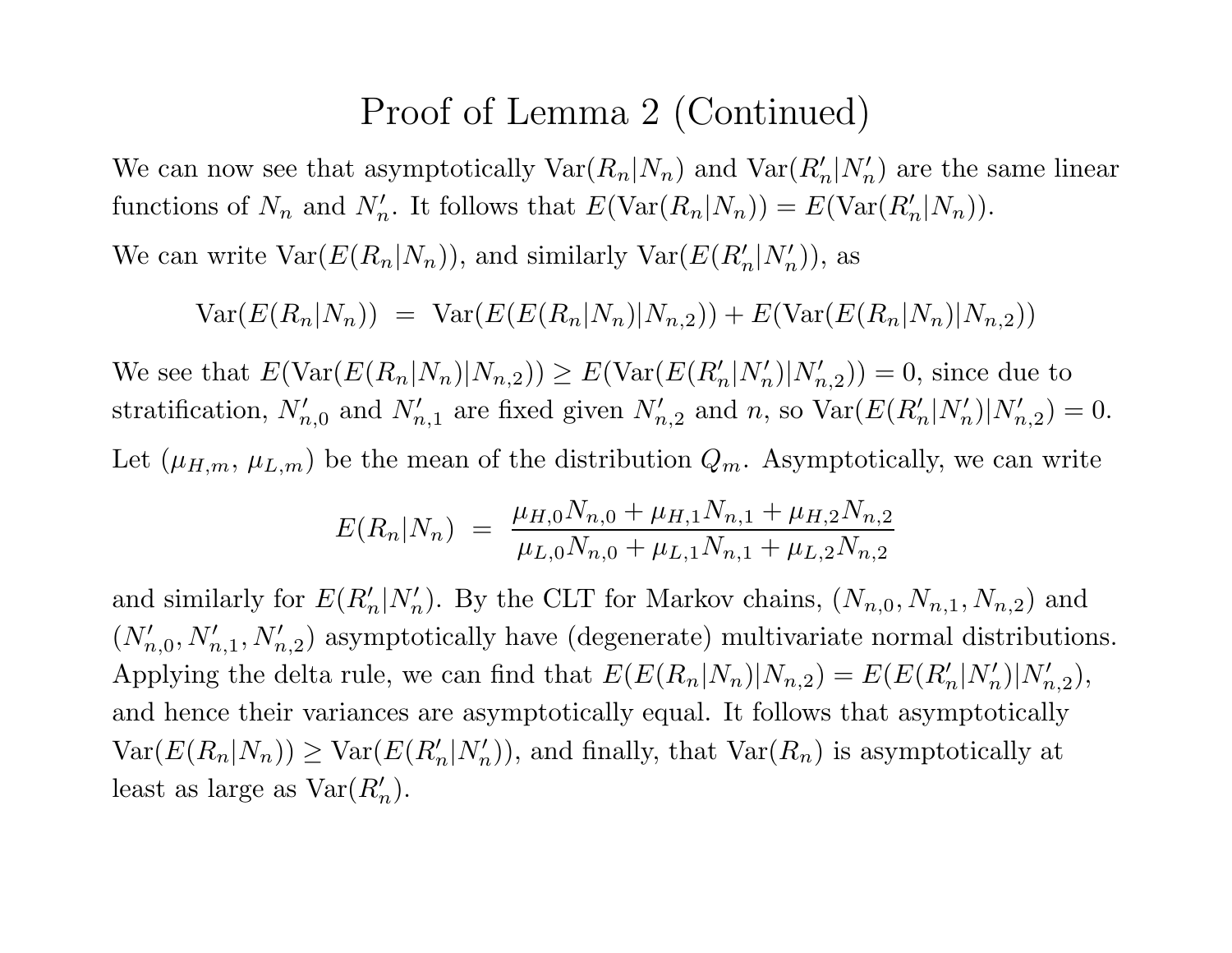## Why is This New Proof Interesting?

- It gives new insight into why Peskun's theorem applies only to reversible chains. For a non-reversible chain, the AB blocks needn't be distributed in the same way as the reversals of BA blocks. Since the old chain is stratified with respect to AB and BA blocks, but the new chain is not, the asymptotic variance of the new chain might be be greater than that of the old chain, if AB and BA blocks differ.
- Lemmas <sup>1</sup> and <sup>2</sup> may be of wider interest. (Sufficiently so that they may have already been proved by someone else...?)
- My main motivation... I hope that the techniques in this proof such as focusing on <sup>a</sup> minimal change in the transitions, and on how this divides the chain into blocks — may be useful in proving other results. In particular, I hope to be able to prove things about methods for modifying chains to be non-reversible, generalizing the ideas of Diaconis, Holmes, and Neal (2000).